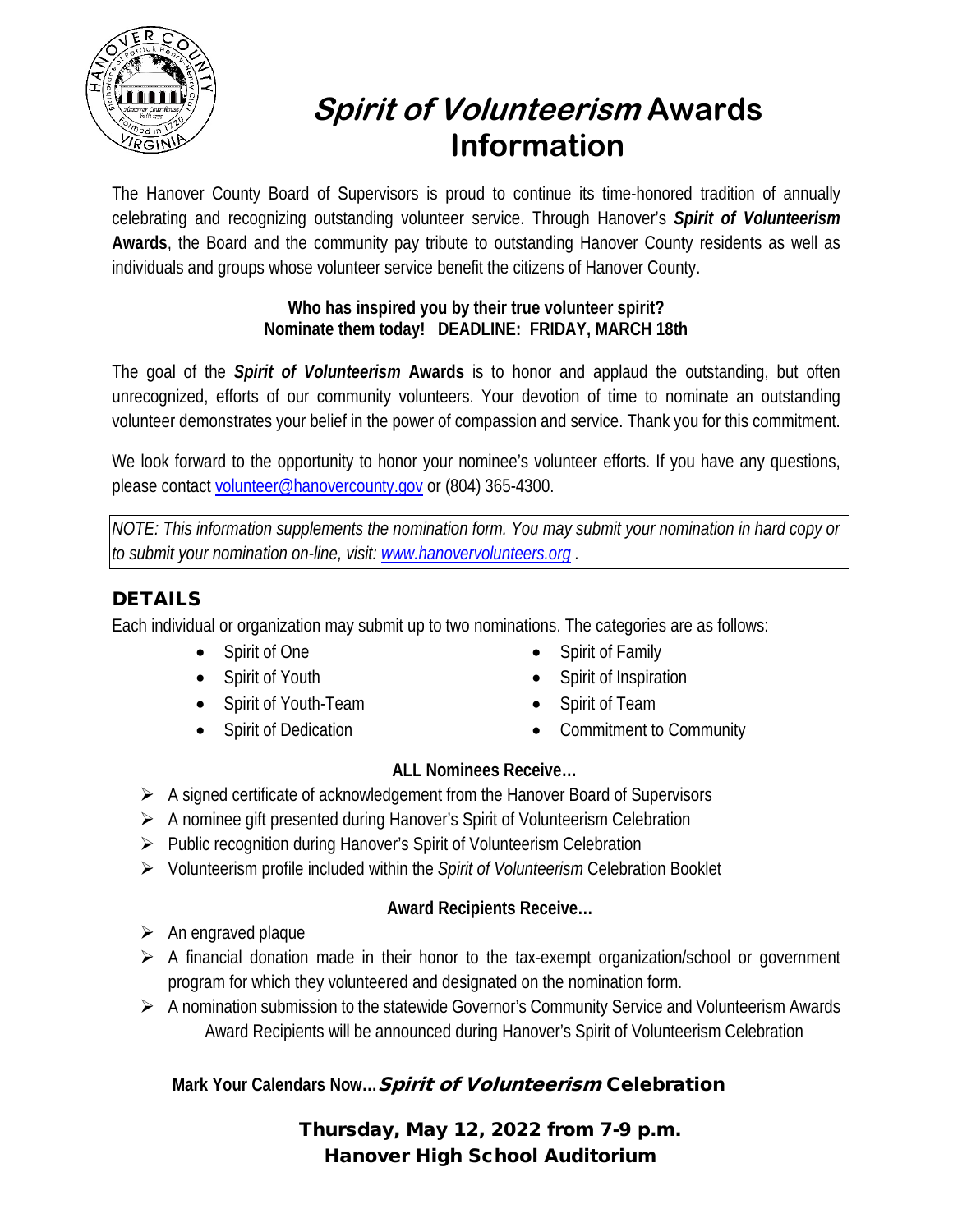#### NOMINATION CATEGORIES

**Spirit of One:** This award is designed to honor the services and commitment of an individual adult volunteer 19 years of age or older. Two honorees will be named in this category, one of which will honor service in a school setting.

**Spirit of Youth:** This award is presented to an exceptional youth volunteer who is 18 years of age or younger or still attending high school.

**Spirit of Youth -Team** (This award is presented to an exceptional group of youth/club whose members are 18 years or younger or still attending high school.)

**Spirit of Dedication:** This award honors the volunteer service of an individual 60 years of age or older.

**Spirit of Family:** This award is designed to honor the volunteer activities of two or more family members working together for a common purpose.

**Spirit of Team:** This award recognizes a group or team of two or more adult volunteers working toward a common purpose.

**Spirit of Inspiration:** This award honors an individual who has volunteered 20 years or more for a specific organization.

**Commitment to Community** – this award honors a Hanover County business (for profit) that exemplifies strong community values and a sustained commitment to supporting the community.

## **ELIGIBILITY**

The annual *Spirit of Volunteerism* **Awards** are presented to individuals and groups who have performed outstanding volunteer service. Anyone may nominate! We encourage you to think of volunteers of any age serving small or large organizations, government, schools, neighborhoods, faith-based outreach, civic led community service or others!

- Those eligible for nomination include Hanover County residents as well as individuals or groups whose volunteer service benefits the citizens of Hanover County.
- No more than two (2) nominations may be submitted by one organization or individual
- Organization staff and relatives or friends of volunteers are encouraged to submit nominations. In addition, volunteers or groups may self-nominate.
- The nominee's organization must serve the community at large. Religious, fraternal or professional groups providing services to their members only are not eligible.
- Award check will be made payable to a qualifying tax-exempt organization/school/government program.
- Individuals are NOT eligible for a monetary award.
- Volunteer service may be performed for student course credit.
- Nominations and attachments will not be returned.
- Decisions made by the judging panel will be final.
- All entries for the 2022 Spirit of Volunteerism Awards must be received no later than 5:00 p.m. on FRIDAY, MARCH 18, 2022.